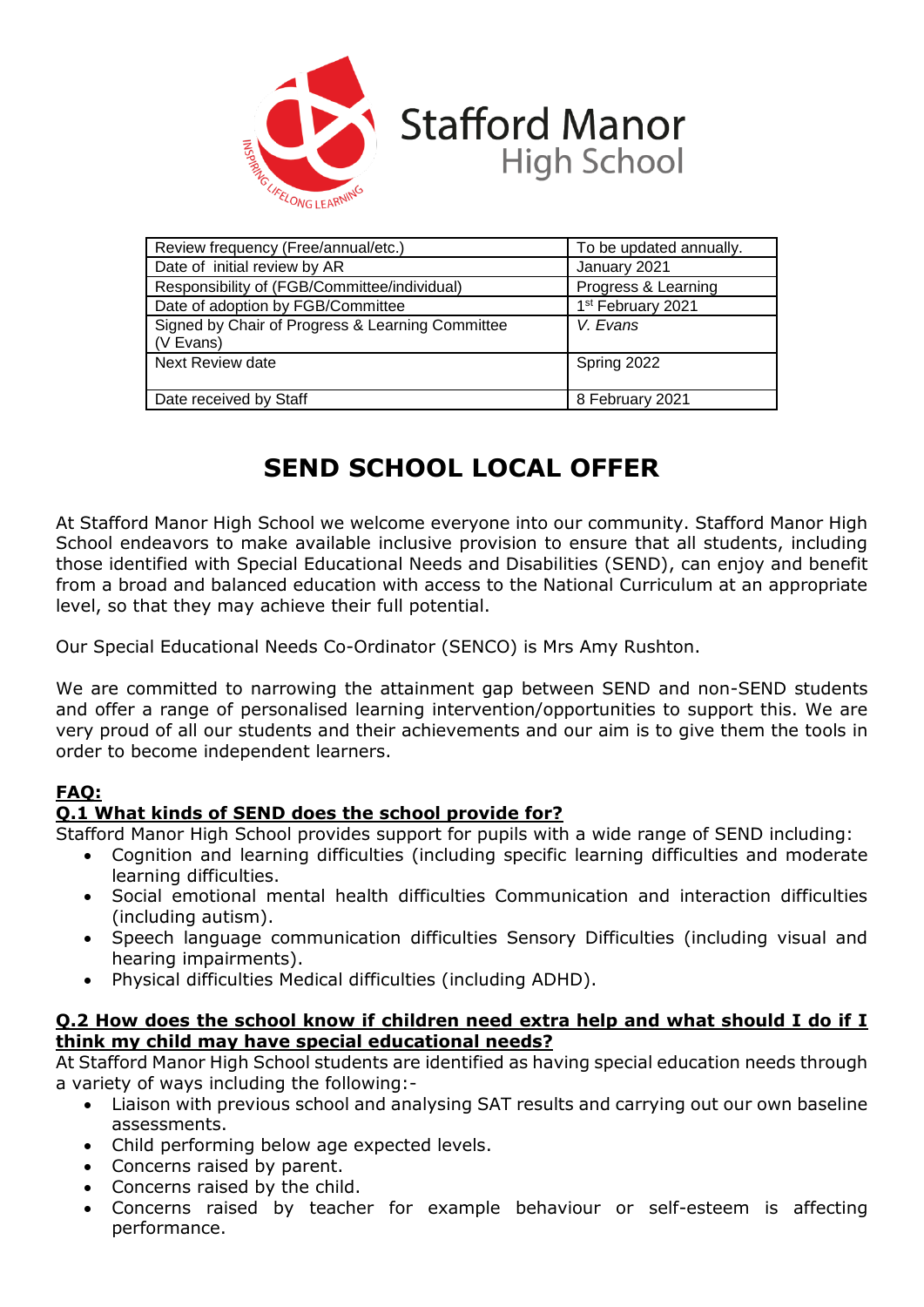SMHS SEND

- Liaison with Multi-Agencies.
- Health diagnosis through paediatrician.

If you have any concerns about your child you can contact the SENCo, Assistant SENCo, form tutor or the child's Learning & Teaching Assistant. These can be contacted via telephone (01785 258383) or email general inquiries office@smhs.staffs.sch.uk, or face-to-face a meeting can be arranged.

# **Q.3 How will the school staff support my child?**

The school will support your child by identifying their need and determining intervention needed keeping you informed and involving you in the decision making process at all times. Your child will be placed in appropriate academic settings. A Student Support Plan (SSP) will be generated following consultation with parents/carers and the young person; this will detail areas of strengths and weakness and identify targets. The SSP will then be distributed to class teachers to ensure the support given is tailored to your child's individual needs.

- The staff will support individuals at a level appropriate to their needs through effective differentiation in the classroom.
- The SEN Department provides intervention programs to meet a variety of needs relating to literacy and numeracy skills; emotional and social difficulties; and communication and interaction difficulties.
- The provision is reviewed every year to ensure it addresses the needs of current students.

# **Q.4 How will the curriculum be matched to my child's needs?**

- The SEN Department aims to ensure the fullest possible access to the curriculum for students with Special and additional Educational needs.
- In Key Stage 4, the school offers a range of pathways to ensure that students are able to achieve their maximum potential by being matched to the pathway which addresses their learning needs while presenting some challenge.
- The school ensures that all lessons are differentiated to meet the individual needs of your child. Pupils can be grouped within classes further with work tailored to their abilities. This will help the pupil to access the curriculum independently, whilst always challenging them and promoting success.
- Teaching Assistants within the classroom support and promote independent learning. Ensuring the national curriculum is delivered in an appropriate format which individual pupils can access and understand helps to increase confidence and maintain progress.
- Specialist equipment can be used in lessons to support individual's areas of difficulty, including: whiteboards, tilt boards, appropriate font size resources, coloured overlays, specialist handwriting pens and Dictaphones.

### Q.5 **How will both you and I know how my child/young person is doing and how will you help me to support their learning?**

- The school measures children's progress in learning against national expectations and age related expectations. The teachers continually assess each child and note areas where they are improving and where further support is needed. As a school, we track children's progress from entry at Year 7 through to Year 11, using a variety of different methods including teacher assessments and Reading and Spelling ages.
- Children who are not making expected progress are picked up through review meetings with Heads of Faculty and the SENCO. In this meeting a discussion takes place concerning why individual children are experiencing difficulty and what further support can be given to aid their progression.
- If your child has a statement or EHC Plan then when this is reviewed comments are made against each objective to show what progress the child has made. If the child has not met the target, the reasons for this will be discussed, then the target may be adapted into smaller steps or a different approach may be tried to ensure the child does make progress.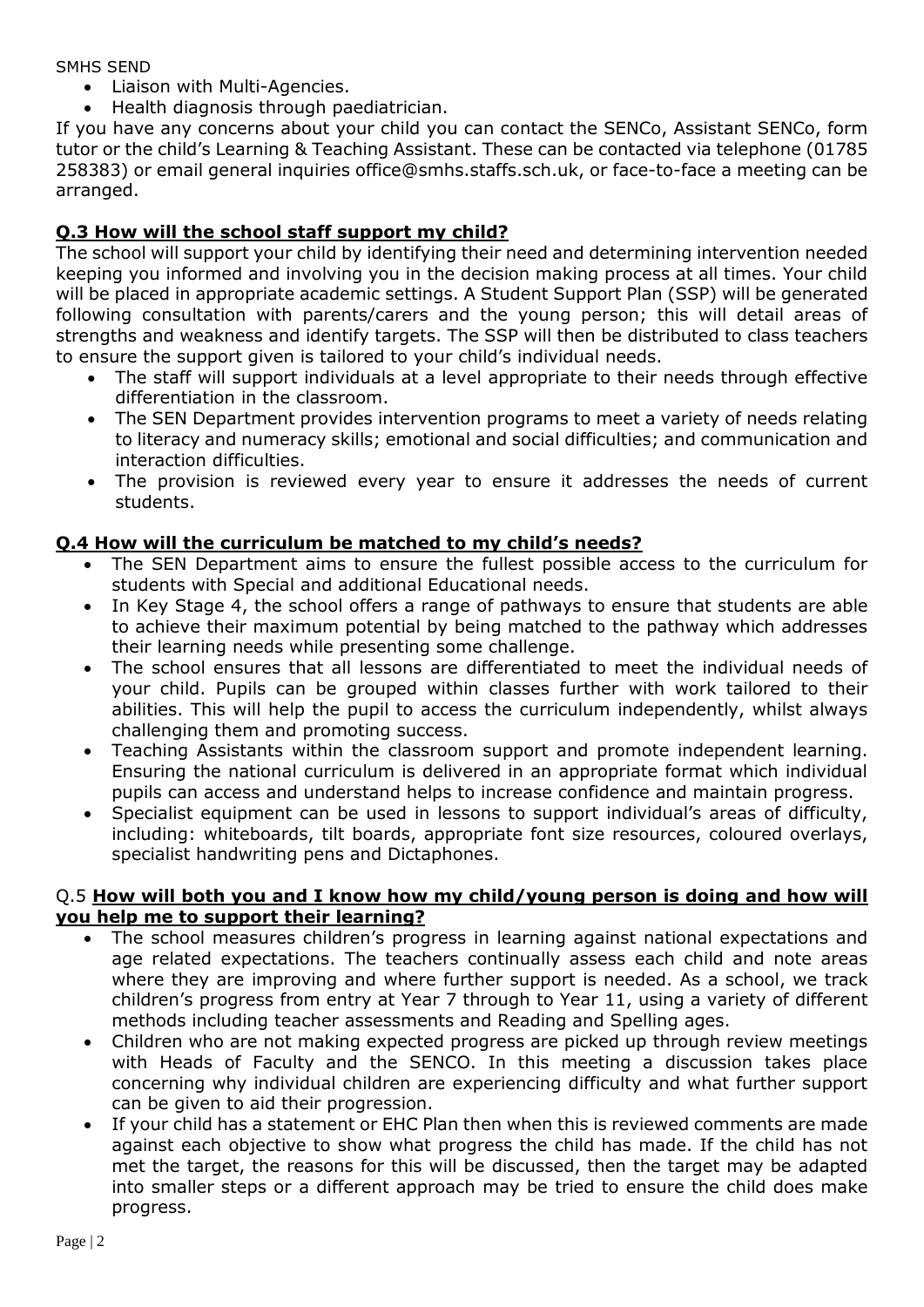# **Q.6 What opportunities are there for me to discuss my child's progress?**

- As a parent you will receive regular reports with regard to your child's progress. In addition to this there are the Parents' Evenings which provide an opportunity to meet with subject staff and discuss progress.
- We offer an open door policy where you are welcome any time to make an appointment to meet with the SENCO and discuss how your child is getting on. We can offer advice and practical ways that you can help your child at home.
- We believe that your child's education should be a partnership between parents and teachers, therefore we aim to keep communication channels open and communicate regularly, especially if your child has complex needs.
- Children with an Education, Health and Care (EHC) Plan or a Statement of SEN will also have an Annual Review Meeting and outside agencies may be invited to attend. We consider that the parents/carers views are a vital part of the review and therefore request your attendance and support for your child.

# **Q.7 What support will there be for my child´s overall wellbeing?**

- We are an inclusive school; we welcome and celebrate diversity. All staff believe that children having high self-esteem is crucial to a child's well-being. We have a caring, understanding team looking after our children.
- A Senior Leader has overall responsibility for the pastoral and social care of every child in school, therefore this would be the parents' first point of contact. If support is required regarding individual students the SENCO will offer further advice and support. This may involve working alongside outside agencies such as Health and Social Services.

# **Q. 8 How does the school manage the administration of medicines?**

 The school has a procedure regarding the administration and managing of medicines on the school site. Parents need to contact the school if medication is recommended by Health Professionals to be taken during the school day. As a staff we have regular training and updates of conditions and medication affecting individual children so that specialist staff are able to manage medical situations.

### **Q. 9 What support is there for behaviour, avoiding exclusion and increasing attendance?**

- The school has a very positive approach to all types of behaviour with a clear reward system that is followed by all staff and students. If a child has behavioural difficulties meetings are held with the child and parents to identify the specific issues, put relevant support in place and set targets. After any serious behaviour incident we expect the child to reflect on their behaviour with an adult. This helps to identify why the incident happened and what the child needs to do differently next time to change and improve their behaviour.
- Attendance of every child is monitored on a daily basis by a Senior Leader Mr. Manfredi. Lateness and absence are recorded and reported upon daily. We pride ourselves on our swift communication with parents.

### **Q. 10 What specialist services and expertise are available at or accessed by the school?**

- The staff working at Stafford Manor High School are highly trained and experienced in supporting a wide range of SEND conditions. Our SENCO is fully qualified and working towards appropriate specific accreditation.
- The school works closely with any external agencies that we feel are relevant to individual children's needs within our setting including: GPs, school nurse, clinical psychologist, paediatricians, speech & language therapists; occupational therapists; social workers and Educational Psychologists etc.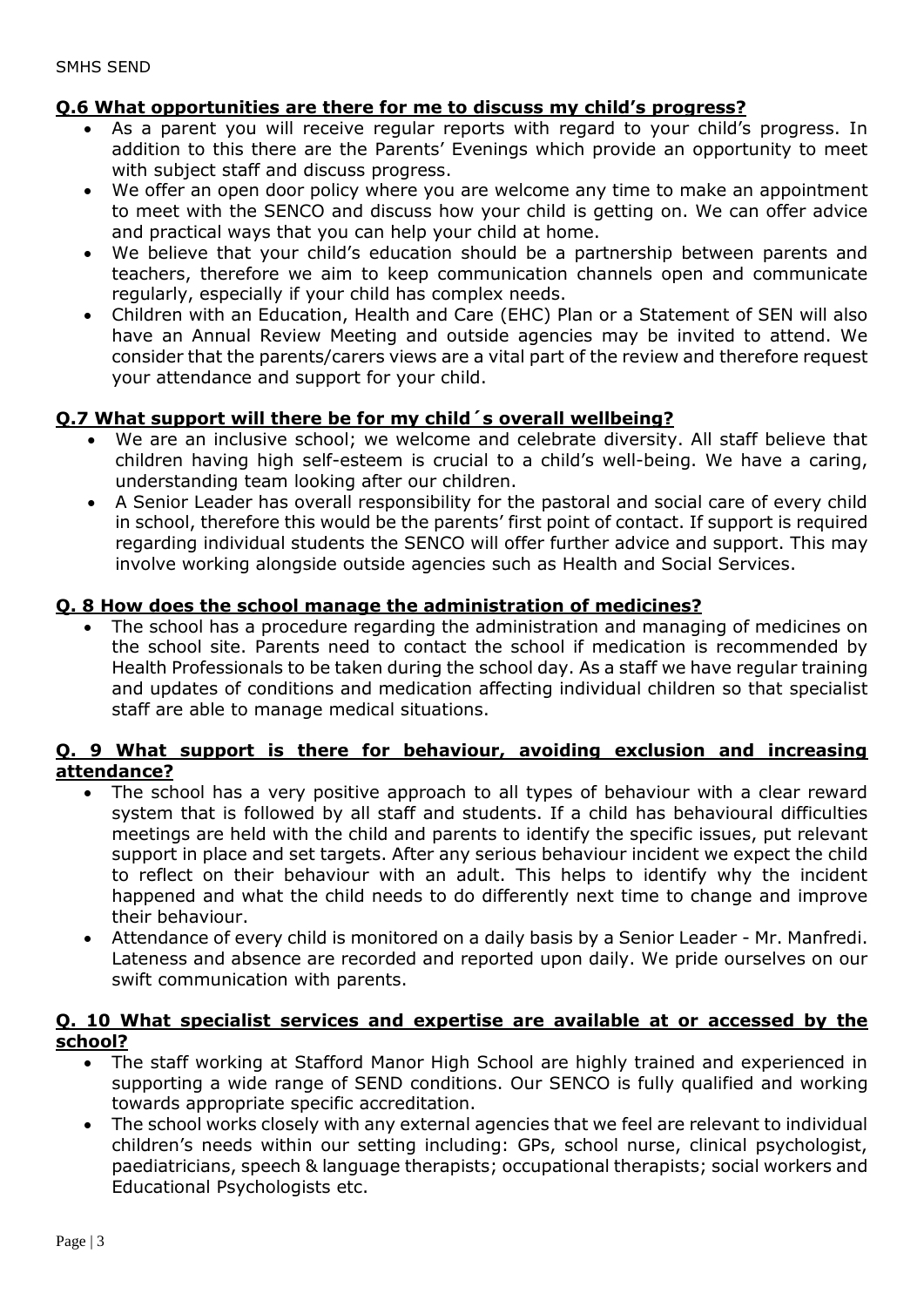#### SMHS SEND **Q.11 What training have the staff supporting children with SEND had?**

- The SEND team have trained in delivering reading and spelling/phonics programs, behaviour support, speech and language programs. All our staff take part in on-going SEND training programs.
- The SEN department constantly update and refresh their training. Each new staff member receives a package of training and observations/reviews are regularly conducted to ensure we provide the highest quality of support possible.
- Our SENCo is fully qualified and the Assistant SENCo has BA (hons) degree in Literature and (CertHE) Supporting learning in Primary Schools. Staff are encouraged and supported to complete regular continued professional development, including training covering a wide variety of areas: Diplomas/Foundation degrees in teaching and learning, role of the LSA, Dyslexia, ADHD, SEMH, New IDP training, Specialist programme training, EAL and First Aid Training.

# **Q. 12 How will my child be included in activities outside this classroom including school trips?**

- All children are included in all parts of the curriculum and we aim for all children to be included on school trips. We will provide the necessary support to ensure that this is successful.
- A risk assessment is carried out prior to any off site activity to ensure everyone's health & safety will not be compromised. In the unlikely event that it is considered unsafe for a child to take part in an activity, then alternative activities which will cover the same curriculum areas will be provided in the school.

# **Q. 13 How accessible is the school environment**

- The school site is wheelchair accessible with a disabled toilet that is large enough to accommodate changing.
- We liaise with the Local Authority EAL Team who assist us in supporting our families with English as an additional language.

# **Q. 14 How will the school prepare and support my child in the next of stage of education and life?**

- We encourage all new children to visit the school prior to starting. For children with SEND we would encourage further visits to assist with the acclimatisation of the new surroundings. We would also visit them in their current school.
- For those transferring at the end of Year 6 we arrange a transition day for them to have the opportunity of spending the whole day with us.
- We run a programme specifically tailored to aid transition into Year 6 for the more vulnerable students.
- We liaise closely with staff when receiving and transferring children to different schools ensuring all relevant paperwork is passed on and all needs are discussed and understood.

# **Q. 15 Transition to post-16 provision:**

- For our students making the transition into higher education and college support is given via taster days. These can be supported by their Learning Support Assistant, who can also help them with transport issues, practicing/planning journeys to their new location, etc. Tours of their new setting are arranged by college/career staff and this link is supported by careers staff based in our school.
- The Careers Advisor attends Year 10 and 11 annual reviews to give independent advice and guidance to students and their parents.
- During Year 11 students have a one to one meeting with our Careers Advisor.
- Taster sessions and informal visits to college take place throughout KS4.
- Relevant information for students with SEN will be shared with local colleges to facilitate a smooth transition. Meetings will be held with the provider for any student with an Education, Health and Care Plan (EHCP).